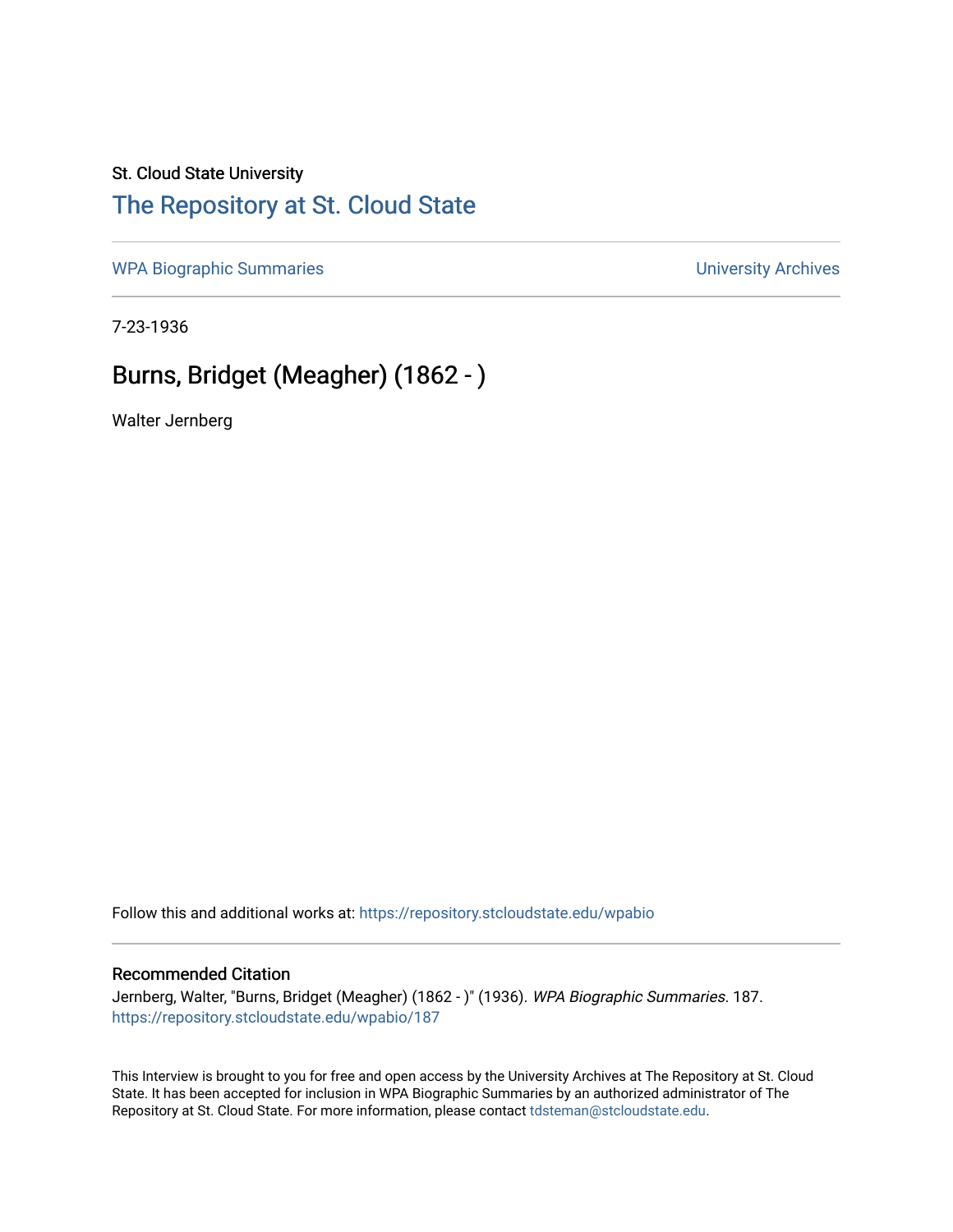#### BURNS, BRIDGET (MEACHER)

 $\omega = \frac{1}{2\sqrt{2}}\frac{\partial \mathcal{L}}{\partial \mathcal{L}} + \frac{1}{2}\frac{\partial \mathcal{L}}{\partial \mathcal{L}}$ 

#### File No. B-193

 $5 - 14 - 50$ 

Bridget Meagher was born in Saint Wendel, Stearns County on February 2. 1862, the daughter of John and Catherine (Hughes) Meagher. one of the early settlers of Saint Wendel. Bridget was one of a family of twelve children. Bridget's schooling was received in Saint Wendel, and upon her completion of the sixth grade Bridget went to Sauk Rapids, Minnesota, where she was employed by Mrs. Davidson, the wife of the first hotel keeper in Sauk Rapids, Minnesota.

In 1884 Bridget was married to James Burns a native of Ireland.

After James Burn's arrival in America he was employed in Boston. Massachusetts for a short time. He then came to Sauk Rapids, Minnesota, where he learned the trade of a stone cutter.

James and Bridget (Meagher) Burns were the parents of seven children. Simon is dead. Agnes is married to Andrew Haberkorn and lives in Saint Cloud. James is a salesman and lives in Saint Paul, Minnesota. John and Thomas are dead. Margaret is in the Benedictine convent at Saint Joseph, Minnesota. Harry at present is county attorney of Stearns County. Previous to that Harry held the county attorneyship in Benton County for one term.

James Burns died in January, 1914. He had been a stone cutter in the Sauk Rapids stone sheds for many years, his illness and death were attributed to his trade of stone cutting.

Mrs. Bridget (Meagher) Burns is making her home with her sister, Mrs. Agnes (Meagher) Barrett in Saint Cloud, Minnesota.

> Interviewed: Mrs. Bridget (Meagher)Burns July 23, 1936 By: Walter Jernberg

Publication Granted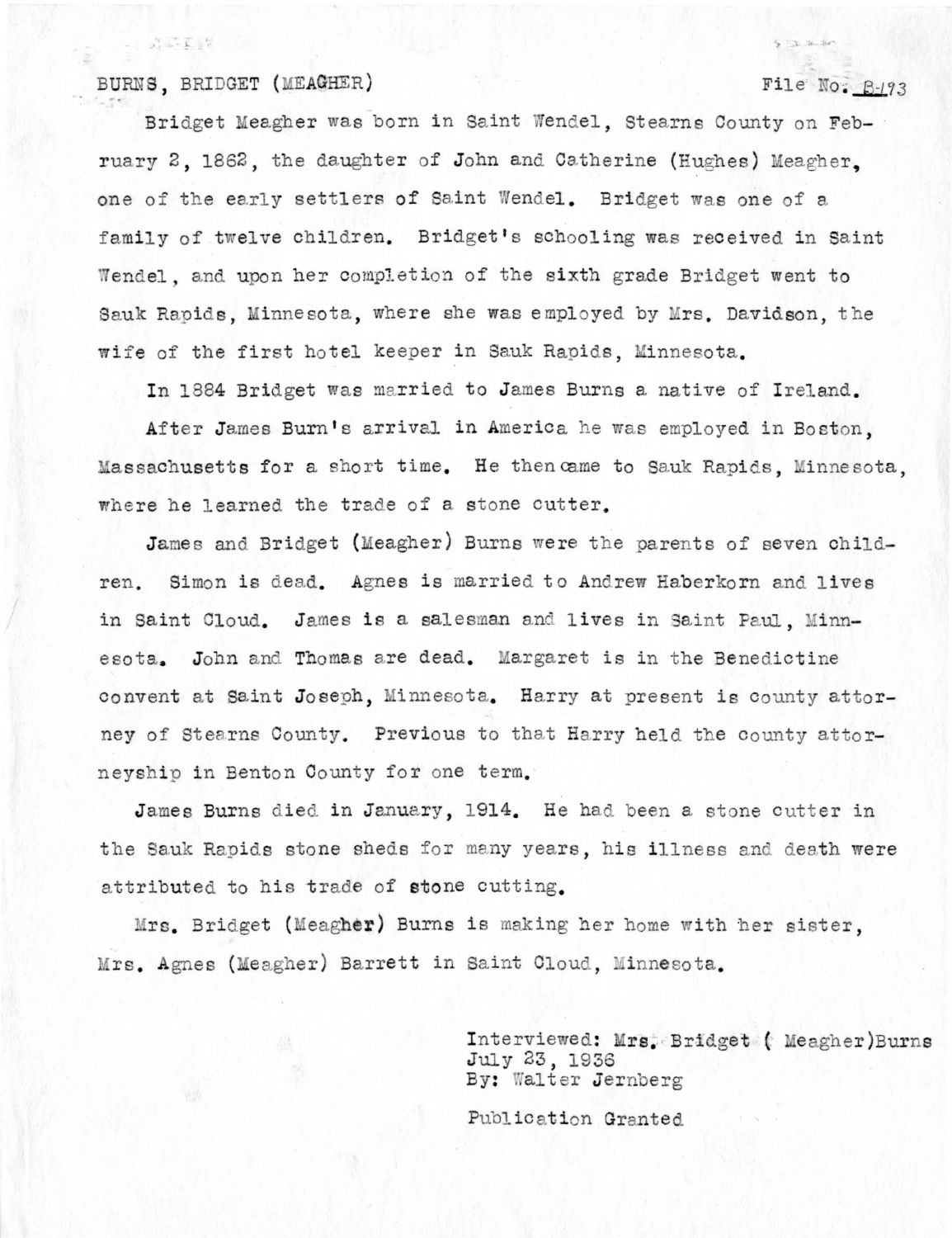### FROM THE CENSUS RECORDS OF 1860

 $\label{eq:2} \mathcal{P}_{\mathbf{X}} = \mathcal{P}_{\mathbf{X}} + \mathcal{P}_{\mathbf{X}} + \mathcal{P}_{\mathbf{X}} + \mathcal{P}_{\mathbf{X}}$ 

Enumerated on July 25, 1860, by C. Grandelmeyer Post Office -- Clinton (St. Joe)

Page 117

 $r = i \pm \pi$ 

| John Maeher (Meagher) | Age 26        |
|-----------------------|---------------|
| Sex                   | Male          |
| Occupation            | Farmer        |
| Birth Place           | Ireland       |
| Cathern Meagher       | Age 26        |
| Sex                   | Female        |
| Birth Place           | Ireland       |
| Cathern Meagher       | Age 18        |
| Sex                   | Female        |
| Birth Place           | Massachusetts |
| Mary Meagher          | Age 4         |
| sex                   | Female        |
| Birth Place           | Minnesota     |
| John Meagher          | Age 2         |
| Sex                   | Male          |
| Birth Place           | Minnesota     |
|                       |               |